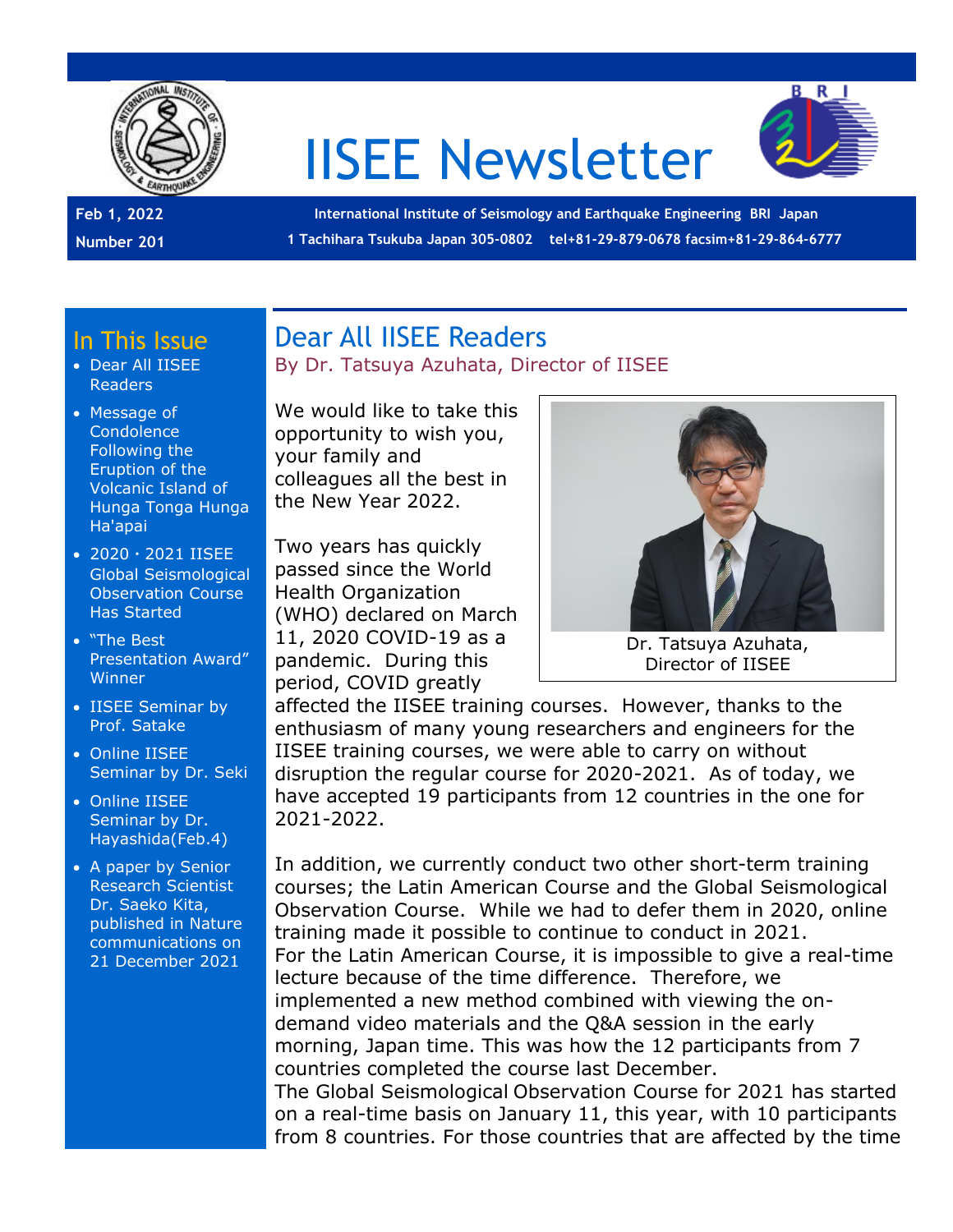difference, we adjusted the class schedule that starts from 15:00 in the afternoon, Japan time.

As mentioned above, even under the extremely severe ongoing COVID-19 situation, we have been able to continue the training course in order to respond to the enthusiasm of the participants, thanks to the support and understanding of many people, which I strongly feel from bottom my heart. We would like to thank you once again.

In the meantime, it has been informed that the target regions or countries of the regular course participants for the next year will be Algeria, Bhutan, Comoros, Egypt, Fiji, India, Indonesia, Malaysia, Mexico, Philippines, Thailand, Timor-Leste and Vanuatu. JICA and government agencies in each country are expected to distribute General Information (GI) in their respective countries during January. If you have a chance to obtain GI, please encourage young researchers and engineers around you to apply for this training course.

We would appreciate your continued support in the same way as last year. For questions and requests, please feel free to email [iisee@kenken.go.jp.](mailto:iisee@kenken.go.jp)

#### Message of Condolence Following the Eruption of the Volcanic Island of Hunga Tonga Hunga Ha'apai By Dr. Tatsuya Azuhata, Director of IISEE

The eruption of the volcanic island of Hunga Tonga Hunga Ha'apai and the resulting earthquake and tsunami have caused great damage in the Kingdom of Tonga.

We are deeply saddened by the news of this damage. We would like to express our heartfelt sympathy to the people of Tonga who have been affected by this disaster.

It has also been reported that tsunami generated by atmospheric wave related to the volcanic eruption caused the damage to distant areas such as Peru.

We would like to express our deepest sympathy to those who have been affected by the fury of nature.

Fortunately, we were able to confirm that the two remote participants in the current annual course and an ex-participant of the previous course in Tonga are safe.

We would like to express our deepest sympathy to those who are suffering from the disaster.

We hope that the country and the affected areas will recover as soon as possible.

## IISEE Net and **Training**

[IISEENET](http://iisee.kenken.go.jp/net/) [IISEE-UNESCO Lecture](http://iisee/lna/)  [Note](http://iisee/lna/) [IISEE E-learning](http://iisee/el/) [Synopsis Database](http://iisee/syndb/)

[Bulletin Database](http://iisee/bltndb/)

#### **Earthquakes**

[The 2011 off the Pacific](http://iisee/special2/20110311tohoku.htm)  [coast of Tohoku](http://iisee/special2/20110311tohoku.htm)  **[Earthquake](http://iisee/special2/20110311tohoku.htm)** 

[Reports of Recent](http://iisee/quakes.htm)  **[Earthquakes](http://iisee/quakes.htm)** 

[Utsu Catalog](http://iisee/utsu/index_eng.html)

[Earthquake Catalog](http://iisee/eqcat/Top_page_en.htm)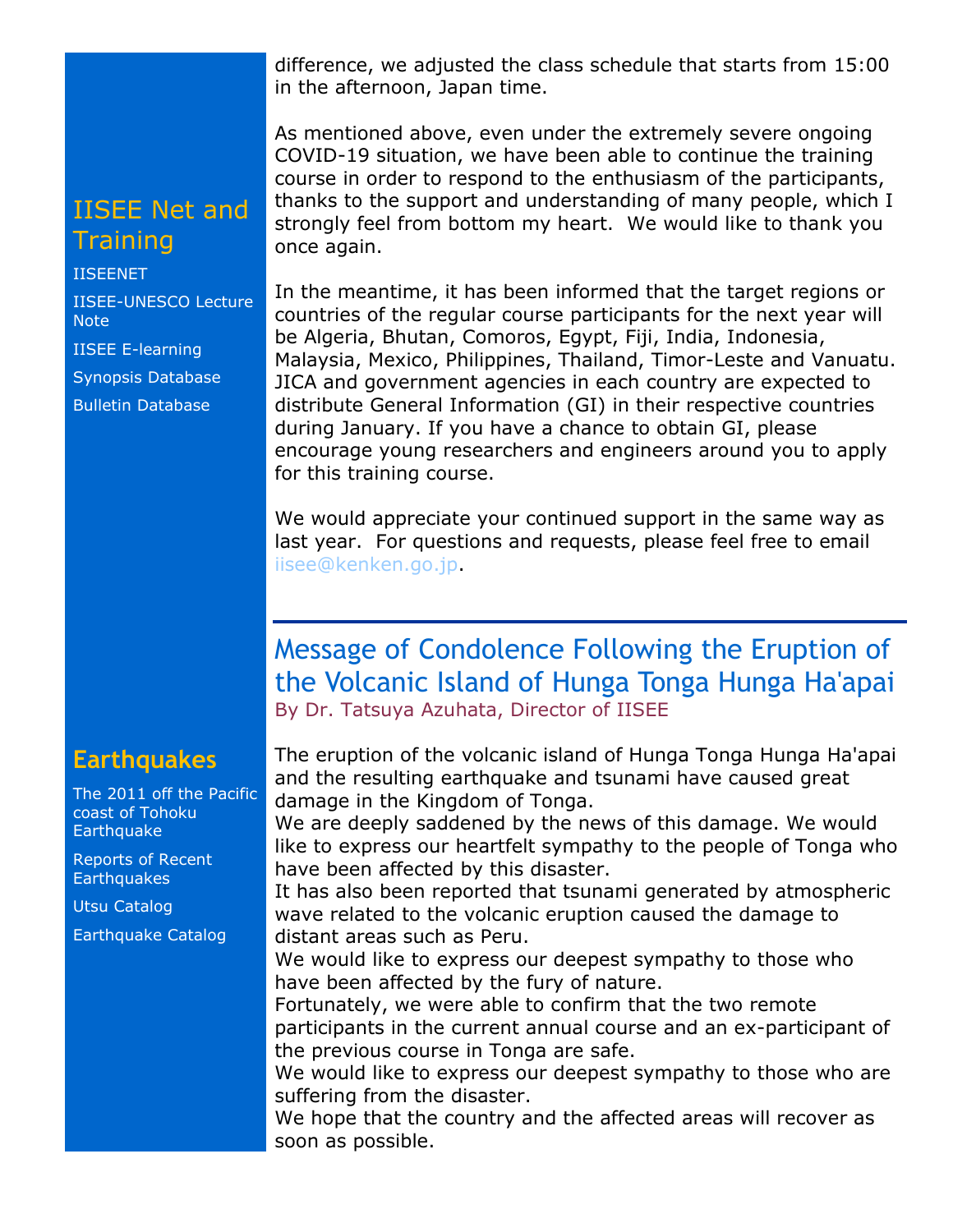## 2020・2021 IISEE Global Seismological Observation Course Has Started

By Mr. Takahiro Yamada, Head of Administration Division, IISEE

IISEE Global Seismological Observation Course (2020  $\cdot$  2021) started from January 11, 2022, by fully online access as part of measures against the ongoing COVID-19 situation. This year, 10 participants from 8 countries (Bhutan, Egypt, India, Iran, Kenya, Nepal, Philippines, and Uganda) have joined the course. In the orientation, Dr. Azuhata of IISEE Director made an a welcome speech and provided them with an overview of the IISEE training courses. This course is carried out with the support and the cooperation of Preparatory Commission for the Comprehensive Nuclear-Test-Ban Treaty Organization (CTBTO), Ministry of Foreign Affairs (MOFA), Japan International Cooperation Agency (JICA), Japan Meteorological Agency (JMA), and other organizations in the aim of developing human resources having obtained the skills necessary for detecting nuclear tests applying seismological knowledge.

The number of graduates has grown to 270 from 78 countries since 1995. The participants are working actively to learn the knowledge about the international seismological observation and acquire advanced earthquake analysis technique, where they are also expected to work out effective earthquake disaster prevention measures in their home countries.

While this course is short-term ending on March 4, we hope all of the participants will acquire the knowledge so that they take best advantages of what they have learned for their future career.

#### "The Best Presentation Award" Winner

By Mr. Takahiro Yamada, Head of Administration Division, IISEE

As mentioned under the topic, "Lecture on Disaster Management Policies at GRIPS," in the last IISEE Newsletter No.200 of 2021-12-22, the students and the lecturers voted to select the three Best Presentation Award Winners on December 27, 2021. Among them



Mr. SIMBORIO Tom Carlo Enriquez (center) of Earthquake course, Dr. Azuhata (left) and Dr. Hara (right)

## **Call for Papers**

IISEE Bulletin is now accepting submissions of papers for the seismology, earthquake engineering, and tsunami. Developing countries are targeted, but are not limited.

Your original papers will be reviewed by the editorial members and some experts.

NO submission fee is needed.

Try to challenge!!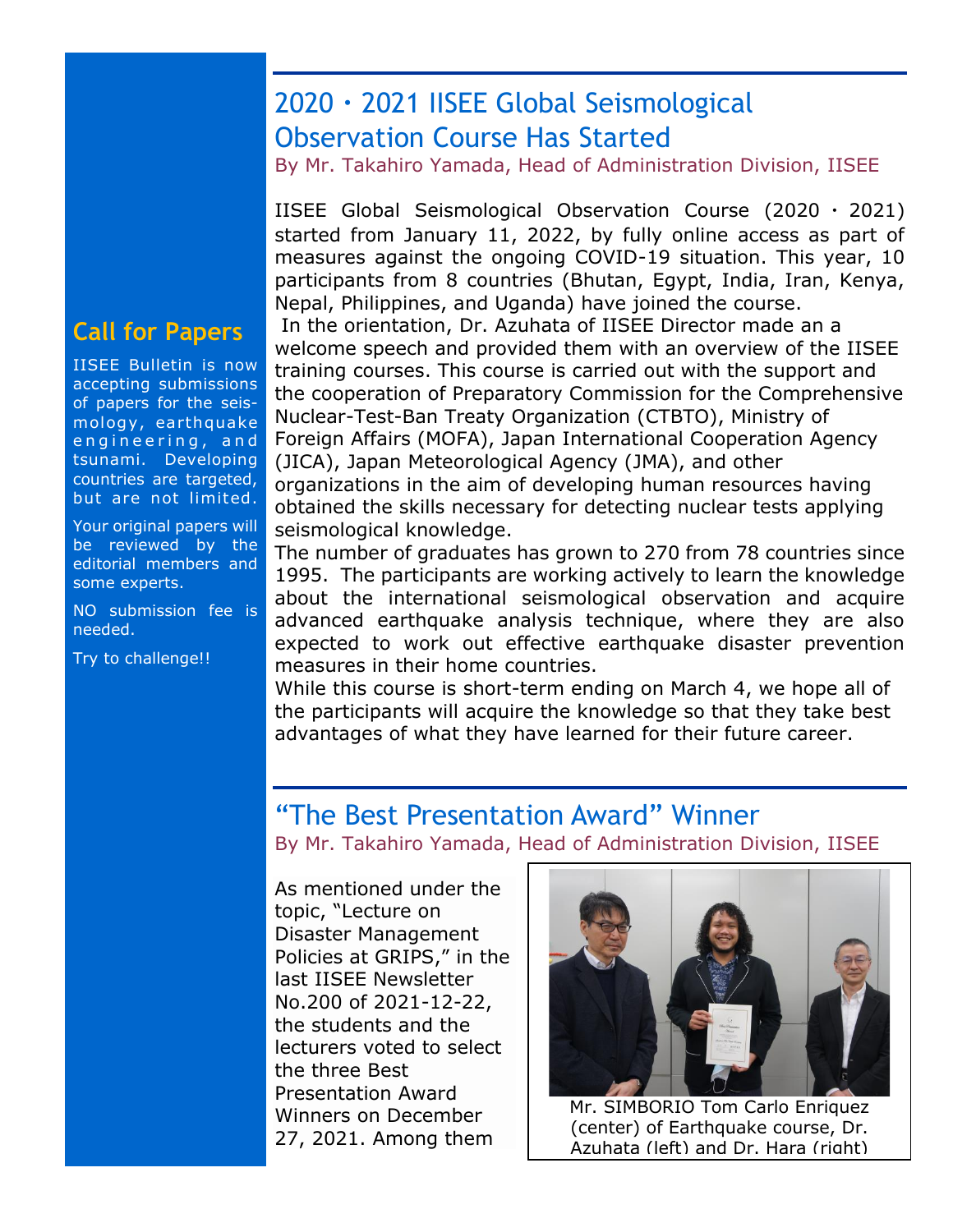was Mr. SIMBORIO Tom Carlo Enriquez of the IISEE Earthquake Course participant from the Republic of the Philippines, who received such a prestigious award.

We hope he will continue his ardent research, and look forward to his excellent papers.

Congratulations, Tom!

## IISEE Seminar by Prof. Satake

By Dr. Bunichiro Shibazaki, Senior Researcher, IISEE

A remote IISEE seminar by Prof. Satake was held on Monday, December 20, 2021.

In this seminar, Prof. Satake introduced the research results revealed over the past 10 years regarding the tsunami caused by the 2011 Tohoku-Oki Earthquake.

Date/Time: Monday, December 20, 10:00-11:00 (Japan time) Title: Ten Years from Tohoku Earthquake and Tsunami (Zoom) Lecturer: Prof. Kenji Satake (Director at Earthquake Research Institute, University of Tokyo)

#### **About 60 people (26 exparticipants and 12 current**

**participants)** participated in the seminar in real time. There were participants from the following foreign countries: Algeria, Azerbaijan, Colombia, Costa Rica, Dominican Republic, Ecuador, EL Salvador, Guatemala, Indonesia, Mexico City, Mexico City, Mexico City, Mexico City, Mexico City, Mexico City, Mexico City EL Salvador, Guatemala, Indonesia, Iran, Malaysia, Mexico, Mongolia, Myanmar, Nepal, Peru

Myanmar, Nepal, Peru, Philippines, Solomon\_Islands, Thai, Tonga

Even though it was a Sunday evening, exparticipants from Latin America actively participated and had lively discussions. For those who were unable to attend in real time, the seminar was given on demand. **About 45 participants** viewed the recorded lectures on demand.



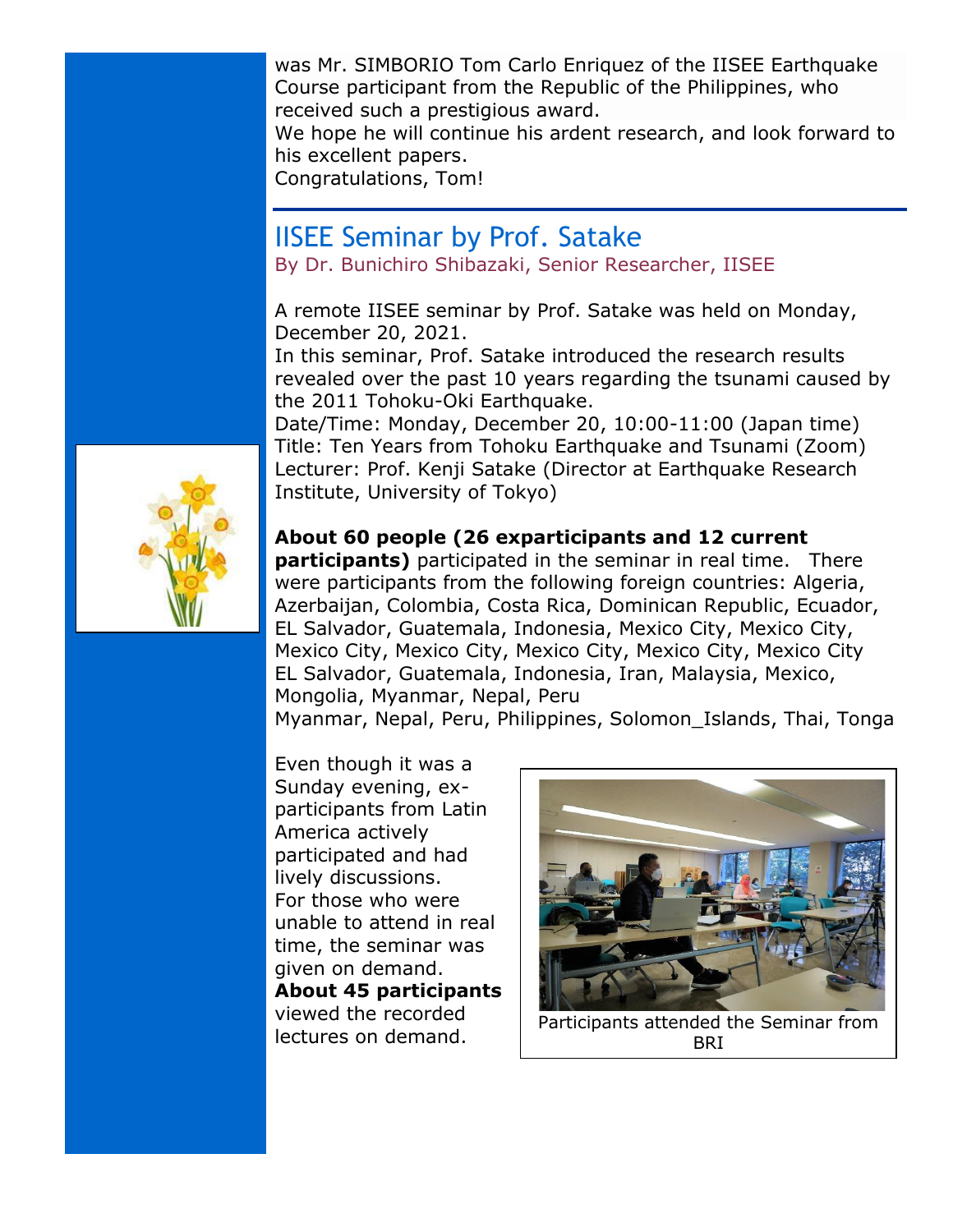#### Online IISEE Seminar by Dr. Seki By Dr. Tatsuya Azuhata, Director of IISEE



Opening Remarks by Dr. Azuhata

We held the last event of the year, the online IISEE seminar on December 28, 2021, inviting Dr. Matsutaro Seki, a visiting research fellow at the Building Research Institute, as a lecturer. Dr. Seki gave a lecture entitled "The new seismic evaluation method of existing RC buildings combining Japanese and



Enjoy, Now

U.S evaluation standards".

Japan's seismic diagnostic standards calculate an index called the IS value for existing buildings and evaluate their seismic capacity. IS stands for Seismic Index of Structure and the IS value can be very useful information to proceed with seismic retrofitting measures because it determines the priority order for seismic retrofitting. His lecture was to review the meaning of this IS value in light of the US seismic standards and the standards for seismic diagnosis of existing buildings.

We think that you understand that the evaluation method using the concept of IS value applies to not only Japan but also any country. After the lecture, we had an opportunity for Q&A session to discuss freely online, using Spatial Chat.

Online seminars have been held since last year. This time, 17 graduates from 12 countries participated. IISEE would like to continue to hold such online seminars and look forward to your participation.

#### Online IISEE Seminar by Dr. Hayashida(Feb.4) By Dr. Takumi Hayashida, Senior Research Scientist, IISEE

We are going to hold an online IISEE seminar on February 4. Dr. Hayashida, a senior research scientist of IISEE, will talk about the newly developed method for Vs30 (average S-wave velocity for the upper 30 m) estimation using microtremor array data. We have sent an invitation email to former participants of the Seismology and Earthquake Engineering training courses on January 4. Please follow the instructions in the email and register if you wish to participate in the seminar.